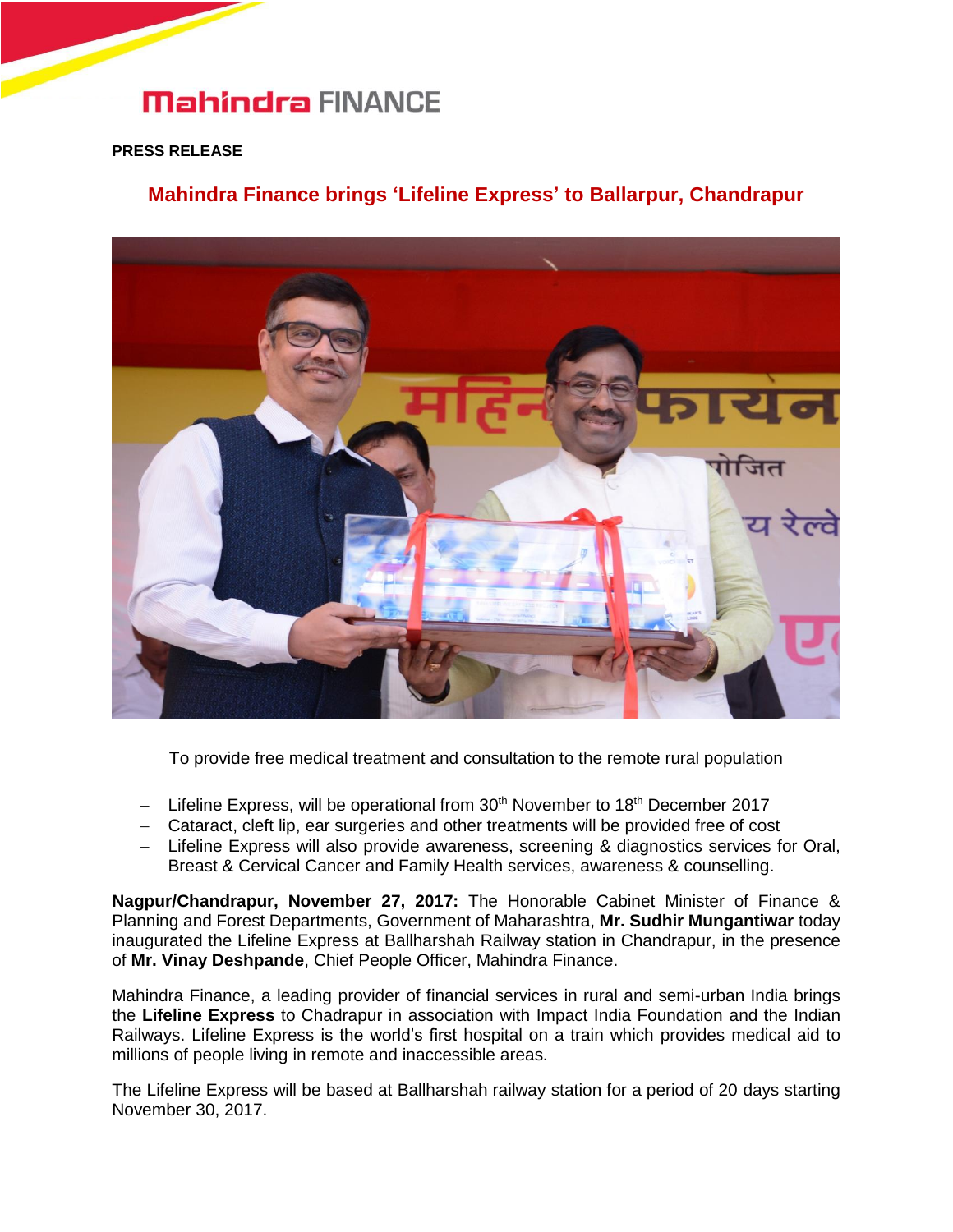# **Mahindra FINANCE**

Speaking at the inauguration, the Honorable Minister **Mr. Sudhir Mungantiwar**, said, "The Lifeline Express is a unique initiative which brings on-the-spot medical facilities and surgical interventions to the underprivileged in smaller towns of the country. This is just beginning of this initiative and in future we would have many such initiatives for the community. I extend my sincere gratitude to both Mahindra Finance and Impact India Foundation for extending this service to the people of Chandrapur."

**Mr. Vinay Deshpande**, Chief People Officer, Mahindra Finance said, "Mahindra Finance is proud to be associated with the Lifeline Express. Our endeavor is to empower rural communities and help them unleash their potential. Healthcare, education and environment are our key focus areas. We see the same synergy with the philosophy of the Lifeline Express which takes medical facilities to people and areas which need them."

The seven coaches of the Lifeline Express have operation theatres, a pathology lab, a mammography unit, a gynaecology examination room, a dental unit, a pharmacy, consultation cubicles, X-Ray services, among others. The Lifeline Express also provides cancer awareness, screening and diagnostic services and a stroke prevention program.

| <b>Domain of Service</b>         | <b>Screening Date</b> | <b>Surgery/ OPD Date</b>          |
|----------------------------------|-----------------------|-----------------------------------|
| Eye (Cataract)                   | Nov 30 to Dec 3       | Dec 1 to 8                        |
| Middle Ear problems              | Dec 9 to 12           | Dec 10 to 15                      |
| Cleft Lip                        | Dec 16 to 17          | Dec 17 to 18                      |
| Oral, Breast & Cervical Cancer   | Dec 1 to 14           | Dec 16 to 17                      |
| (Awareness, Screening &          |                       | (Appropriate surgical procedures) |
| Diagnostic services)             |                       |                                   |
| <b>Family Health Services</b>    | Dec 1 to 7            | Dec 16 to 17                      |
| (Awareness & Counseling)         |                       |                                   |
| Epilepsy                         | Dec 8 to 9            | No Surgery, Treatment given at    |
| Dental                           | Dec 11 to 18          | OPD on the Lifeline Express       |
| <b>Stroke Prevention Program</b> | Dec 11 to 18          | Advice on lifestyle changes       |

Below is the brief schedule of Lifeline Express:

### **About Mahindra & Mahindra Financial Services Limited**

Mahindra & Mahindra Financial Services Limited (Mahindra Finance), part of the Mahindra Group, is one of India's leading non-banking finance companies. Focused on the rural and semi-urban sector, Mahindra Finance has over 4.8 million customers and has an AUM of over USD 6 billion. Mahindra Finance is a leading vehicle and tractor financier and also offers fixed deposits and loans to SMEs. It has 1,178 offices across the country and is the first Non-Banking Finance Company from India to form a part of Dow Jones Sustainability Index. Mahindra Finance has been ranked among the Top 50 "India's Best Companies to Work For 2017" by Great Place to Work® (GPTW) Institute in collaboration with The Economic Times.

Mahindra Finance's Insurance Broking subsidiary, Mahindra Insurance Brokers Limited (MIBL), is a licensed Composite Broker providing Direct and Reinsurance broking services.

Mahindra Rural Housing Finance Limited (MRHFL) a subsidiary of Mahindra Finance provides loans for purchase, renovation, construction of houses to individuals in the rural and semi-urban areas of the country.